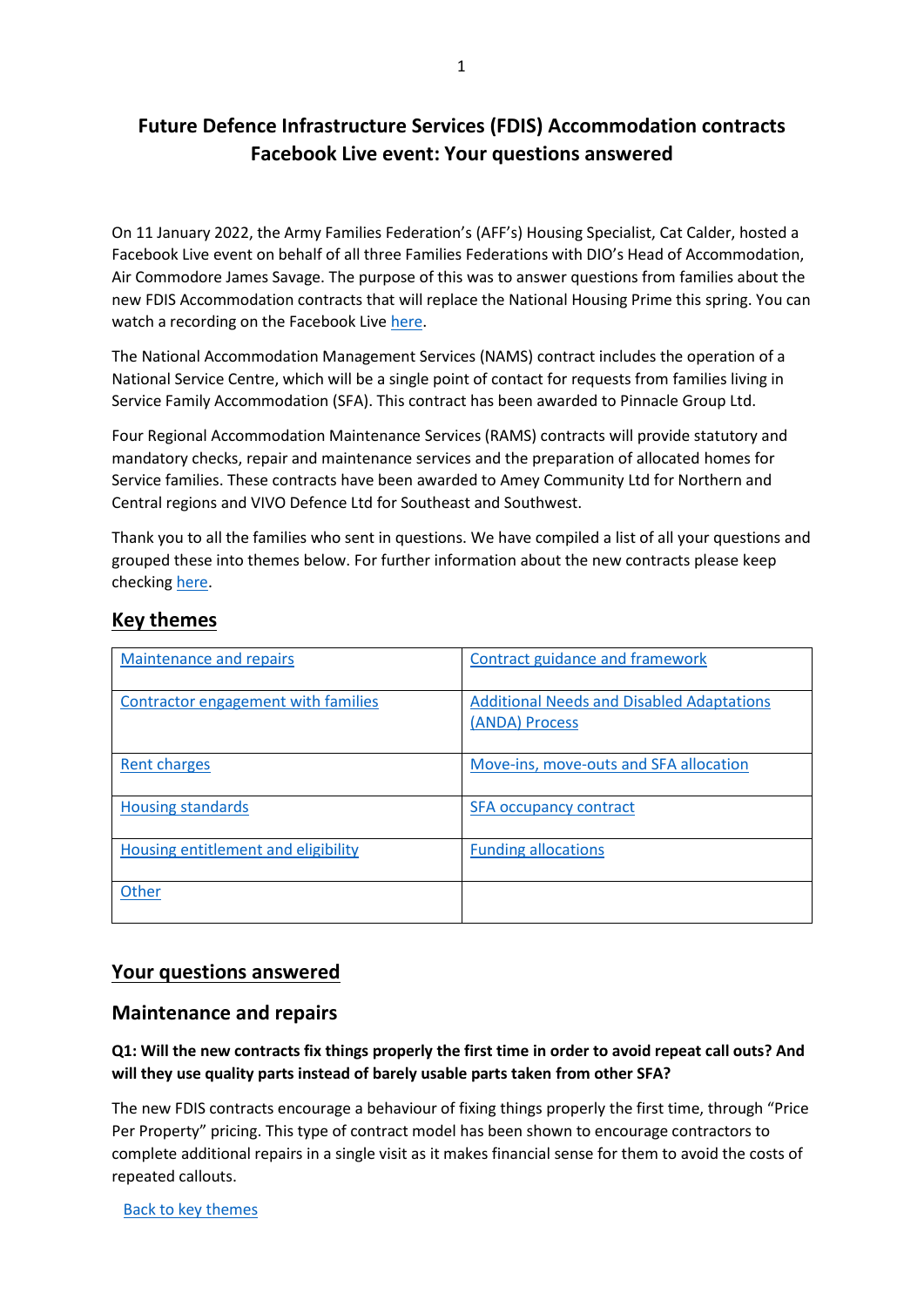Performance measures in the contract will also drive this fix first time behaviour, with a minimum standard of 85% first-time fixes and a target of 95%. There will be consequences if the suppliers fall below 85% and rewards as they get closer to 95%. Separate "Right First Time" and ''Recall'' measures will determine the performance of the contractor in not only completing the repair in a single visit but also determine how effective the repair was by assessing the number of repeat visits to your home to undertake the same repair.

The contracts require our suppliers to ensure both the materials they use, and the quality of their workmanship meets all relevant British Standards and is in accordance with Good Industry Practice. You will have the opportunity to comment on this directly through Customer satisfaction surveys which will be undertaken for maintenance work in your home. The results of these surveys will also be used to assess the performance of the contractors under the new contracts.

# **Q2: Why is flooring not covered in the contract? My daughter put her foot through a floorboard. They came and repaired that part. I have since put in 3 requests to change the floorboards as the whole upstairs is squeaky. Having looked at the state of the floorboards I can understand why. More nails than B&Q only a few screws in sight. Absolute joke. Pictures were sent to Amey where they said it's not their problem. Sooner there gone the better.**

To reassure you, the maintenance of joists and floorboards is included in the new contracts with a specific reference: 'Squeaky floorboards are the responsibility of the Supplier and are deemed to be an inclusion'. We will require our contractors to repair them if you report the problem to the National Service Centre. Our expectations around the quality of materials used are in the answer to question 1.

#### **Q3: How will the new contract address the issues of lengthy waits for repairs?**

The FDIS contracts are designed to positively incentivise our contractors to undertake repairs as quickly as they can for you. Response times are shorter than under the current contract and performance will be assessed against the average time to complete repairs rather than whether it was completed within a set timeframe. This change should see much shorter waits for you in the future.

# **Q4: Is the waiting period for when you raise a job? I have noticed there will be a long period without any communication.**

We collaborated closely with the individual Services and the Families Federations to develop these contracts to ensure that the needs of families are fully considered. We have listened to your feedback on this issue and have looked to ensure communications with families are improved. Under the FDIS contracts, you will usually be told the date and time of an appointment at your first contact with the National Service Centre. The length of time between initial contact and the appointment will be determined by the response category of the repair (see Q8 for further details). In the future, you will also be able to view details of the appointment through your HomeHub account and will receive advance notifications of any changes that need to be made. The RAMS suppliers will contact you the day before the appointment to confirm the timing and will provide you with access to a tracking app, which will allow you to monitor the location of the engineer on the day of the appointment. On the day of your visit, you will also be given the mobile phone number of the engineer in case you need to contact them direct.

Further details about HomeHub will be shared with families before the start of the new contracts.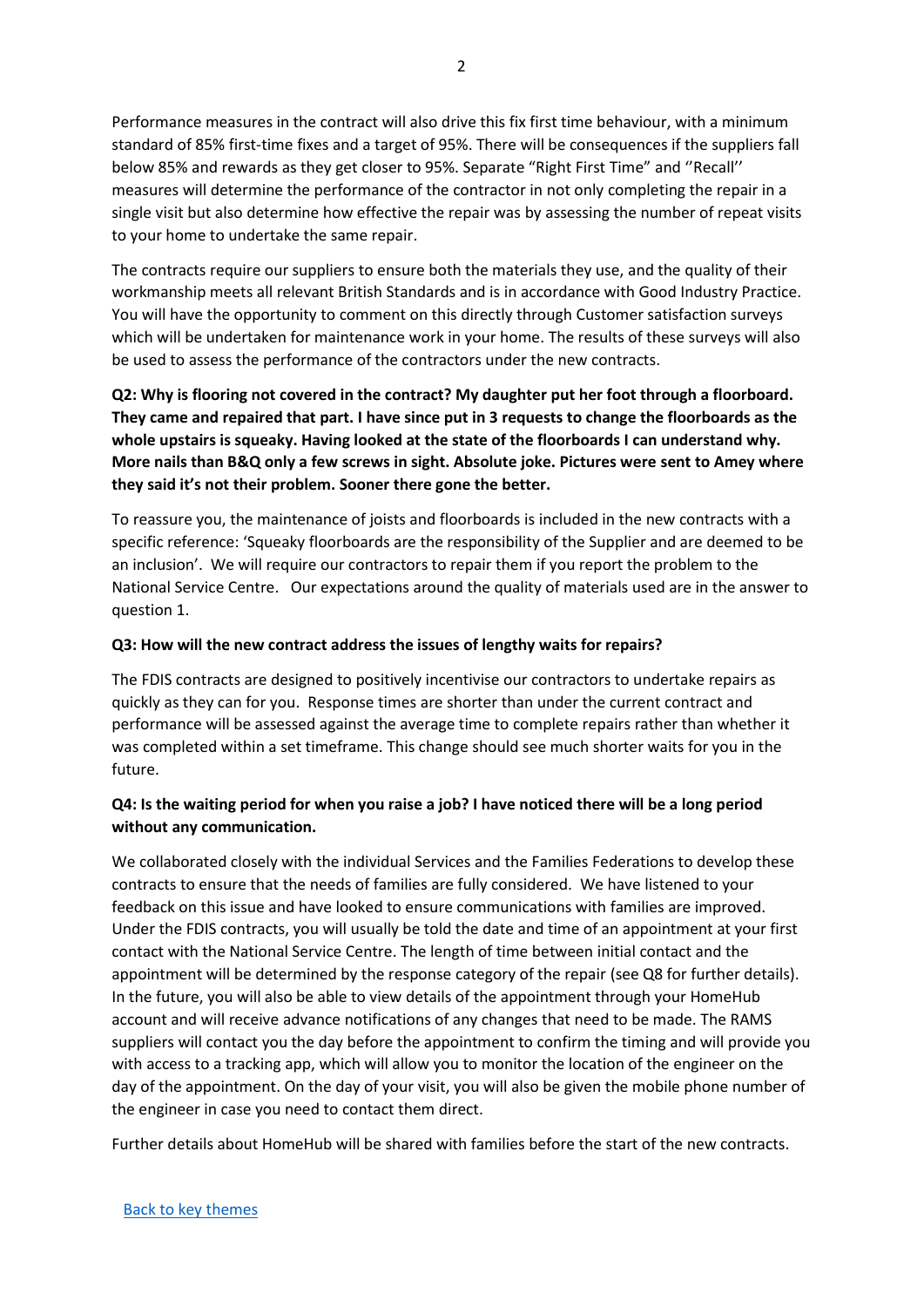**Q5: Storm damage - this term is being used too often under the current contract and is resulting in delays to repairs such as fence panels which leave properties unsecured. I understand that storm damage is covered by separate insurance, but it should be possible to flag this at the point the job is logged and not require an additional visit for someone to come out and say "yes that was blown down by a storm!" This is adding months to fix times and unnecessary cost to all parties. If it was flagged at the point the job was logged it can still be done in a timely manner and the costs covered by the right budgets without the need for additional wasted visits if valuable tradesmen. Looking at job themes / postcodes - linking to the question re storm damage to fences when a whole street is affected it should be possible to group these jobs together in some way and have them all take place on the same day or week. This would save costs for the new provider and save inconvenience for the residents**

Regardless of the cause of the damage to your home, all repairs will be categorised (for example into routine/urgent) and the response should be within the designated timescale. Under the new contracts, where repair costs exceed the Inclusive Repair Threshold, the contractor can also complete the works following a 'light touch' approvals process which should avoid the need for repeated visits to gain approval for the contractor to incur additional costs. It will be in the contractors' interests to ensure they undertake the work as efficiently as possible, and we will look to the NAMS supplier to ensure they cause as little inconvenience as possible to families in terms of the timing of appointments.

## **Q6: Sending the right number of people to do a job - when a job requires more than one person e.g. guttering it fence repairs please can this be flagged as a 2-person job as standard in the system rather than waiting for the line tradesmen to turn up and then have to reschedule the job.**

We will require the Pinnacle National Service Centre to fully record the details of any maintenance reported to them and diagnose the correct response to affect a repair. The RAMS suppliers will then need to ensure they attend the appointment equipped to complete the repair. Under the new contract, our RAMS suppliers are incentivised to complete the repair in one visit and within the contract response times. It will therefore not be in their best interests to undertake repeat visits so we anticipate this issue will not be such an issue in the future. However, if any follow up appointments are needed these will be agreed with the family while they are in your home.

**Q7: Will there be scope for a 'project management' style of works scheduling with a named task owner/point of contact within the prime contractor responsible for works? The current call centre system means that nobody from the prime contractor has any responsibility to check that work ordered is conducted to an objective or even satisfactory standard - this places the project management function on the license holder. This has historically had a poor outcome for both the resident and the capital asset owner.**

Yes, things should be much better under the new contracts. Our RAMS and NAMS suppliers will appoint a focal point for enquiries and issues of this nature. Contact details will be shared with families once the contracts come into service.

**Q8: What system is going to be put in place to stop contractors from leaving a missed appointment card without even ringing the doorbell? What happens if a repair is not up to standard? How will you send the right tradesperson first time? Will weekend appointments be available? What is the criteria for moving a family out while work is being done? What is the contracted timeline for repairs after a fault is reported?**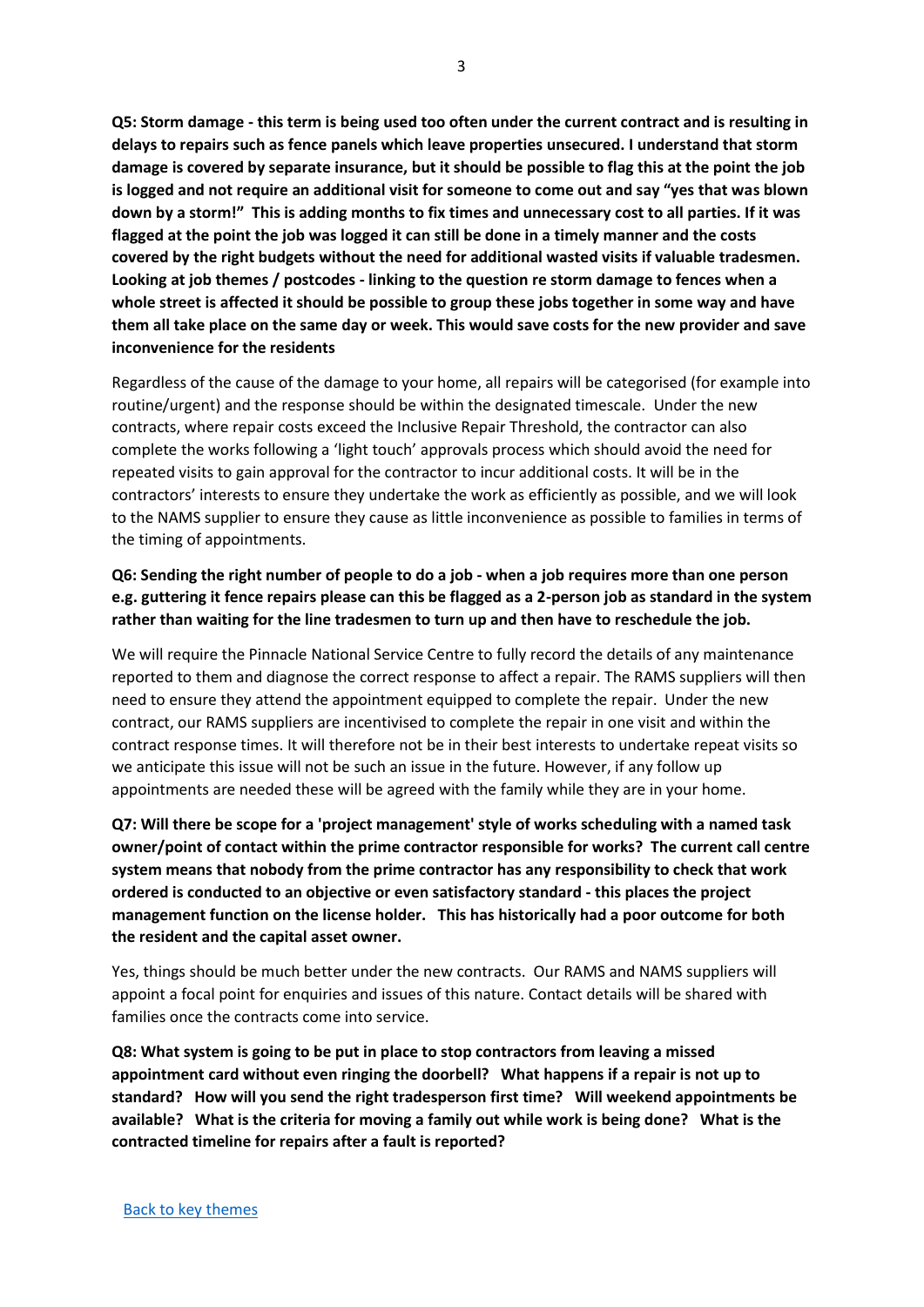Under the new contracts, the RAMS supplier will provide families with access to tracking apps, like those used by delivery companies, to allow you to ensure you can make arrangements to be available when the engineer arrives at your home. These will give families much greater confidence of the time to expect the engineer to arrive, within the pre-notified one-hour appointment window. The RAMS engineer should only leave a no-access card when they cannot access an SFA because you are not at home. This will include the details of how to re-arrange a follow-on appointment. They must also inform the NSC that they were unable to access an SFA. There will therefore be a more comprehensive record of appointments which should make the investigation of occurrences of this nature easier to address in the future.

If you are not happy with the quality of the repair, or if an engineer leaves a no-access card inappropriately, you must report this to the National Service Centre who will investigate the matter on your behalf. Additionally, incidents such as this would be expected to affect customer satisfaction levels, which will for the first time directly affect how much the suppliers are paid.

In terms of any issues with the quality of repairs, the National Service Centre will take in to account the nature of the repair and assign resources appropriately. Pinnacle are introducing a new repair diagnosis application which should help ensure repairs are more accurately triaged in the future and the right tradespersons assigned to undertake the appointment under the FDIS contracts. We will be monitoring their performance in meeting this outcome.

Under the new contracts, we have asked the RAMS suppliers to offer appointments from 08:30 to 20:00, Monday to Friday and 08:30 to 12:30 Saturdays. Outside of these times, including public holidays, the Supplier shall provide an Out of Hours (OOH) service for Emergency and Urgent Response Category Reactive Maintenance Service Requests.

There are no set criteria for moving a family whilst work is being done and this would be dealt with on a case-by-case basis if needed. However, should your home become unhabitable, Pinnacle will be responsible for ensuring alternative accommodation is provided for you and your family whilst your home is being repaired.

There are three response categories for repairs under the new contracts: Emergency (with a target to respond within 2 hours), Urgent (with a set response time of 48 hours and a target response time of 24 hours) and Routine (with a set response time of 12 days and a target response time of 8 days).

**Q9: What will happen to houses that are awaiting new kitchens/bathrooms? We moved in March 2020 advised we would have a new kitchen fitted within 6 months but obviously covid delayed this. But will this be picked up by new contractor?**

All the plans for upgrades will be passed from the current to the new contracts and will be honoured.

Kitchen and bathroom upgrades are usually done when homes are empty. However, we can look at upgrading kitchens and bathrooms whilst the home is occupied in agreement with the families.

**Q10: I'm currently a long tenant 10 years at Shawbury. My repairs are awful jobs not done to standard currently got a brown ceiling after 4 leaks still ongoing. Old bathroom 2 beautiful new tiles wall one left pink which all cracked another leak before Xmas that I now have a big bin bag and tape to contain why are jobs always patch up jobs. Why am I paying the same as others which have had completely new kitchen bathrooms?**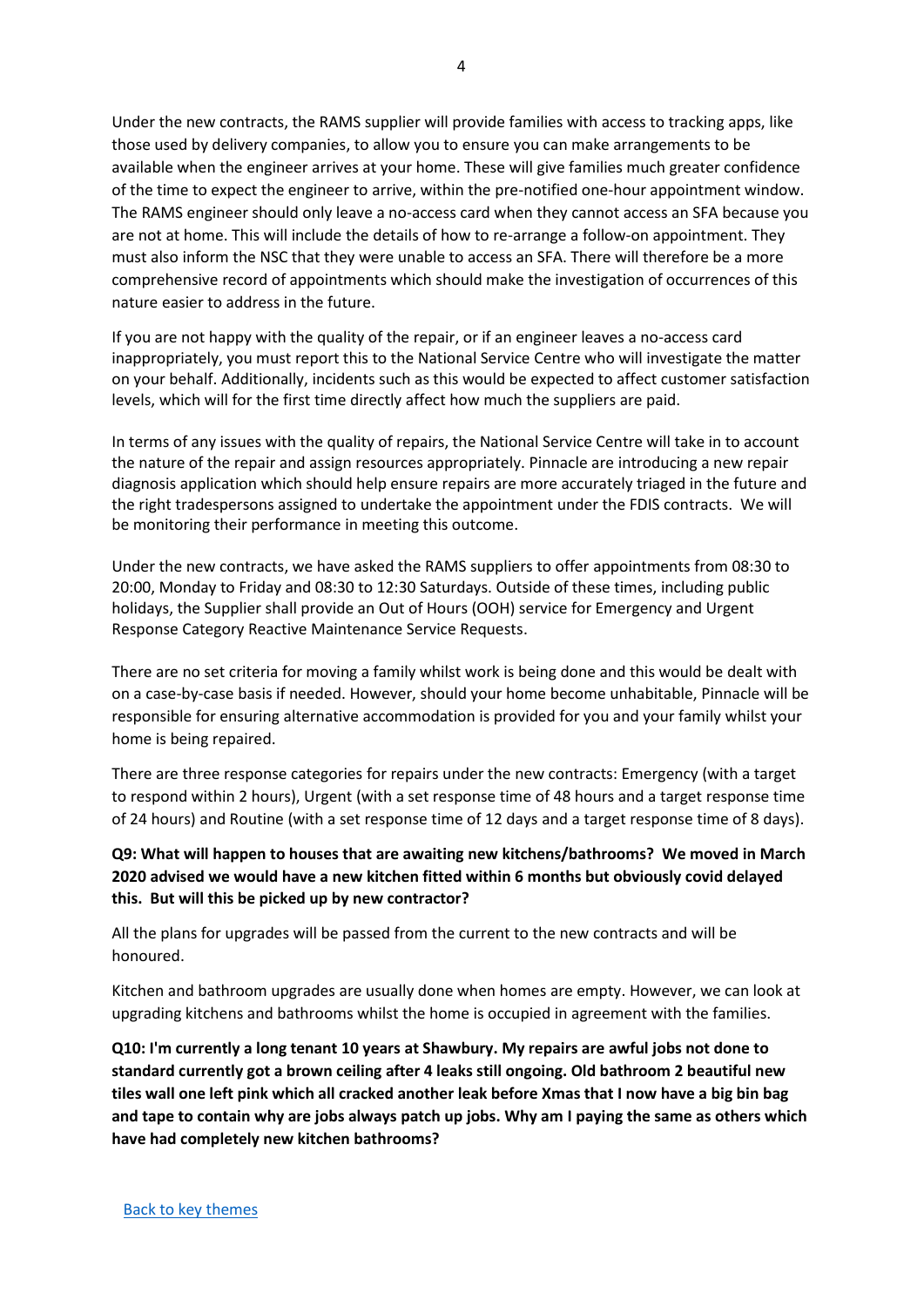This type of repair will not be acceptable under the new FDIS contracts and you should raise a repair under the new contracts if the matter has not been addressed before they come into service. Maintenance standards are specified in the FDIS contracts together with specific targets for both delivery performance and customer satisfaction. If our suppliers fall below minimum standards there will be financial consequences, but there will also be financial incentives for suppliers to exceed the minimum contracted standard.

If you have a concern about your Accommodation charges in the future, you should raise these with the Pinnacle National Service Centre for them to assess whether there are any grounds for a reduction in the band for Charge of your SFA.

# **Q11: Are sub-contractors going to put effort into the repairs or continue bodging and scarper? As a taxpayer who's not only paying rent but also my tax pays towards MOD**

These are new contracts, with their own performance measures and expected behaviours. They are designed to deliver the right outcomes and improve the lived experience for families. The suppliers will train their staff to ensure an understanding of the behaviours, quality standards and levels of performance that we expect them to meet or exceed.

Where an operative's performance falls below this level, it will be for the supplier to manage. In the example of reactive maintenance, the RAMS suppliers will be measured not only on the timeliness of completing the repair but also on the quality of workmanship. There are performance measures which record the number of recalls to homes and customer satisfaction with reactive maintenance. Should performance fall below the accepted level, there are contract management mechanisms in place to restore performance to the required level for families. Equally, there are incentives for them to exceed the accepted level, which is not the case in the current contract.

#### **Q12: Will issues actually get fixed properly rather than continuous bodge and move on?**

The new FDIS contracts will incentivise a change in behaviour to address this issue. Under the "Price Per Property" contract model, it makes financial sense for the supplier to avoid the greater costs inherent in repeated callouts to the same repair job.

Performance measures in the contract will also drive the right behaviours. "Right First Time" will assess the performance of the contractor in completing repairs in a single visit and ''Recalls'' will assess their performance in ensuring the repair is done to the right standard to provide a permanent fix.

Customer satisfaction surveys will also be undertaken for maintenance work undertaken in your home. The results of these surveys will also be used as contract performance measures under the new contracts.

**Q13: I keep getting a contractor turn up, saying he hasn't got a ladder and he'll remake the appointment. This has happened every month since March. The job is on the roof… I have to take time off work every time. I take it this is no longer acceptable. How would he report this going forward? (Facebook c***omment reply:* **That should be classed as a missed appointment. We had someone come to replace a fence panel without the fence panel and it was classed as a missed appointment even though he did turn up.** *Original poster replies:* **Tried that. Apparently not as he attended the house.)**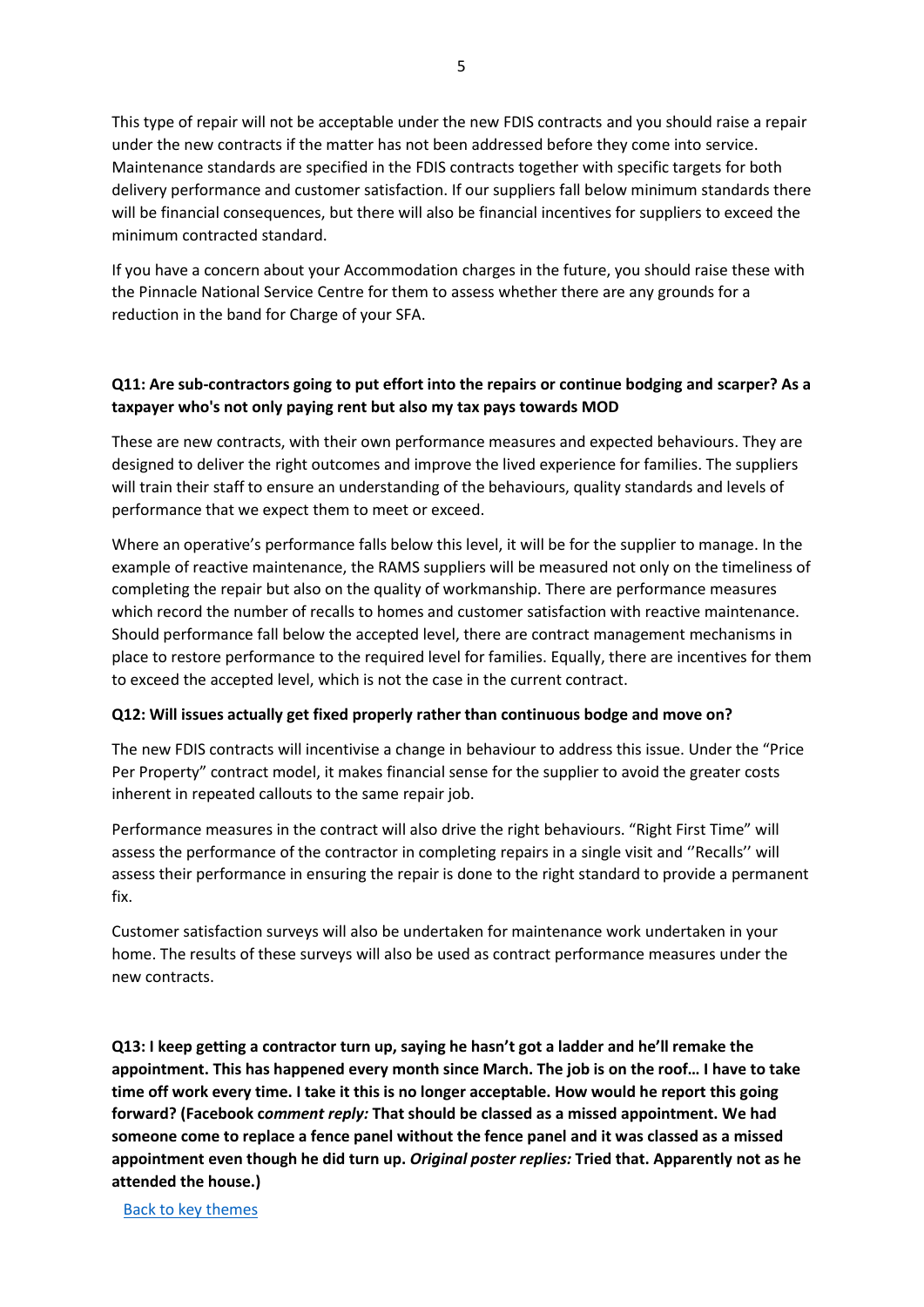These are new contracts, with their own performance measures and expected behaviours which are designed to deliver the right outcomes to improve the lived experience for families. In the example given this could be considered a Missed Appointment if that the repair has been correctly triaged and instructed to the RAMS supplier. The RAMS supplier engineer attending the appointment should be qualified and equipped to complete the repair. Failure to complete the repair would be recorded against the assessment of the ''Right First Time'' performance measure.

**Q14: Will the new contractors be given the relevant training and quality tools and parts to carry out their roles to save constant revisits for the same jobs? Will the application for new job requests change? Currently frustrating when you report a fault on a Monday and select Friday for the preferred day, but they come Friday the following week. Will the new contractors consider proper insulation of houses?** 

All FDIS contractors have made significant commitments to ensure their staff and sub-contractors are trained and equipped to deliver the contracts. We have introduced specific performance measures to ensure this contractual commitment is met.

All service requests must be made to the Pinnacle National Service Centre in the future, in the same way that you currently contact the Amey Helpdesk. Pinnacle will look to introduce the HomeHub application shortly after the contracts come into service which will allow you to raise requests through your HomeHub account which will be accessible via the internet and on a range of personal devices. Under the FDIS contracts, Pinnacle will seek to offer a convenient appointment during the first contact with the family.

There are ongoing programmes to improve thermal efficiency homes. £60 million has been spent to date and funding has been secured for future upgrades. This work will be delivered by the FDIS suppliers in future but is funded separately from the contracts' core services.

**Q15: Will the new contracts look at the overall impact of a repair versus replacement? For example, we have a rotten front door which creates a terrible draft- we have had several visits to provide draft strips and have been told on several occasions it really just needs a new door but there is no provision in the contract. Similarly we had 11 visits to fit a faulty boiler and on the 9th visit we were told it would have been more economical to fit a new one as ours is so old but there is no provision in the contract- will these stories be a thing of the past? (I am all for repair to keep our carbon footprint down, but these two examples demonstrate the high level of waste we have seen previously and little understanding of the impact of having numerous "temporary repairs!"**

Yes, FDIS is designed to improve the home and the door should be replaced as opposed to being repaired if it no longer secures and provides thermal insulation for your home.

Under the RAMS contract, we will replace any boiler over 10 years old that breaks down three times during any 12-month period. In the example of the door, we would require our RAMS suppliers to replace the door as part of the repair. Repeated visits to address the same repair would impact on our assessment of service delivery against the ''Recall'' Performance Measure. The contract includes clauses to address Persistent Performance Failures requiring the RAMS suppliers to prepare a Rectification Plan to resolve issues of this nature. Delivery of these plans will be reviewed at contract performance management meetings.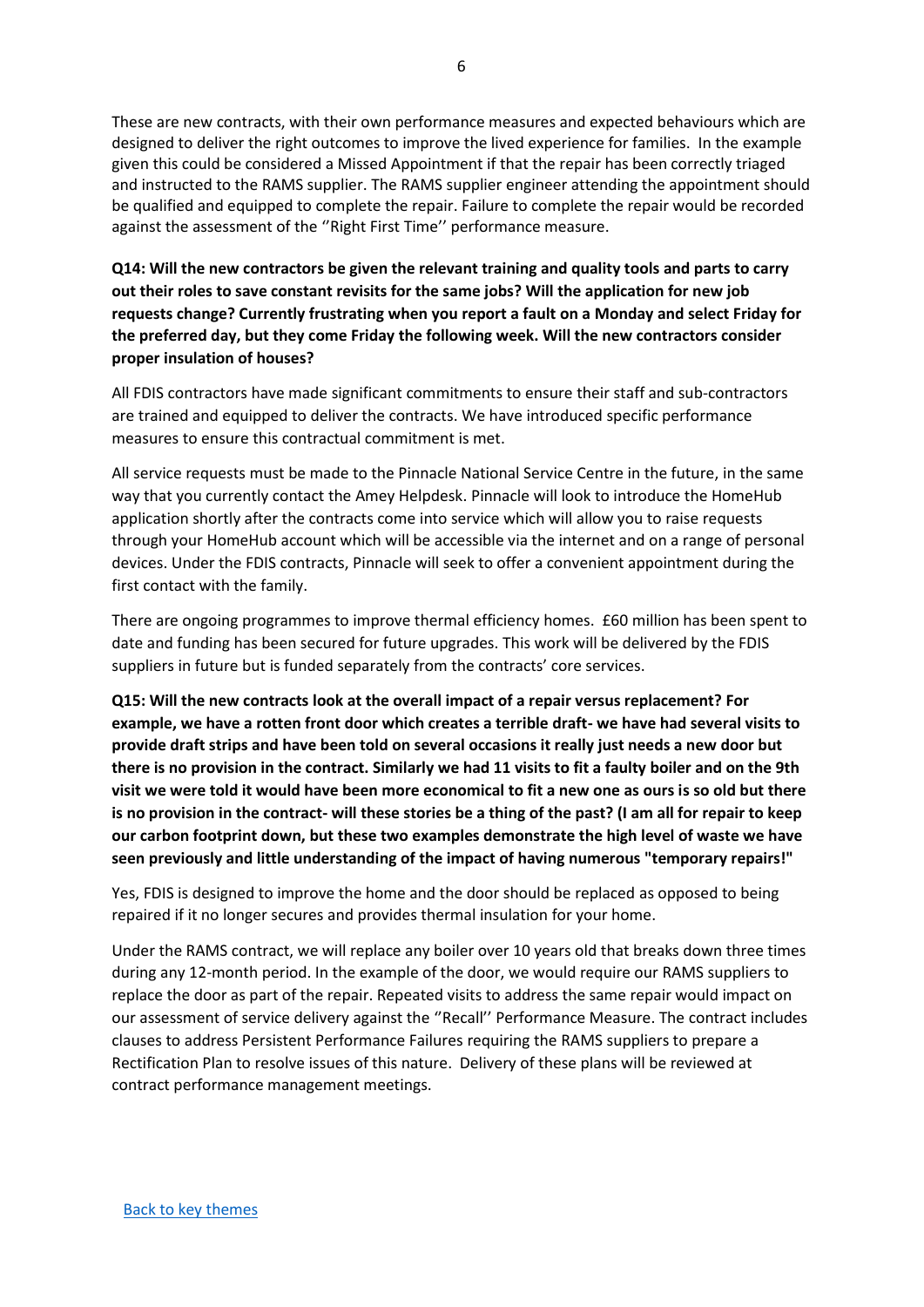**Q16: Are the MOD or any contractor present or future going to ever sort out the constant mould issues we are all seeing in a lot of MQ's? Seems to me money would be better spent actually repairing these properties to a modern standard instead of cleaning and painting over the issues.**

Yes, the Damp and Mould process has been updated and service will be delivered through a more robust programme. The details will be shared with families soon. In addition, we are investing £73m this year on replacement windows, doors, and roofs and upgrades to improve the thermal efficiency and ventilation of your homes to reduce the occurrence of damp and mould. We have also improved our processes for responding to damp and mould, adopting a more proactive approach through earlier intervention and prevention which will make a big difference for thousands of military families.

## **Q17: What is the plan for houses on long term works? We are struggling to find a property in our area.**

Under our annual improvement programme, we undertake projects on around 2000 houses. Work can take up to 6 months to complete as we look to drive improvement to homes. Over the past 12 months we have been undertaking improvements, funded through the Government's Covid-19 Fiscal Stimulus programme. This has resulted in more houses being void than usual in areas of high demand, but we anticipate that this will ultimately reduce the burden on families having to undertake mid-tour moves to allow improvement works in the future.

## **Q18: Any plans to have properly insulated homes please? Rising fuel costs is a concern when our home doesn't retain heat.**

There are ongoing programmes to improve the thermal efficiency of homes. £60 million has been spent to date and funding has been secured for future upgrades.

**Q19: The biggest problem I've had is with AOs. So many times I have quoted the Move-in Standard to them only to be told that they deem it to be 'fit for purpose'. I had an honest AO that told me that there just isn't the money to make any changes and if they approve any work they will get into trouble and potentially lose their job. The new system sounds great but in reality, as there is no extra money, is any of this actually going to change or am I just going to be quoting a different Move-in Standard to be told the same? Is the problem that Amey just don't do a good job or do they just not get enough money to do a good job?**

The way the suppliers are paid is different under the FDIS contracts and they will also be measured against their levels of customer service with financial incentives to achieve higher levels of performance. There will also be additional training in place for suppliers' staff to ensure consistency and focussing on behaviours. In addition, the Pinnacle Housing Officers (who will perform the role currently undertaken by AOs in the current contract) will be independent of the RAMS contractors (Amey or Vivo depending on the region) who will be responsible for works to prepare homes for Move In. This should ensure there are no incentives for Housing Officers to 'pass' homes that are below the required standard.

### **Q20: How would you class a front door that doesn't open and needs replacing? We have been waiting for 3 weeks and currently can only use our back door to enter and exit.**

This should be classified as an Urgent repair under the new FDIS contract. An urgent repair has a set response time of 48 hours, and a target time of 24 hours.

#### **Q21: Will the new contracts state that having a non-working oven constitutes an emergency?**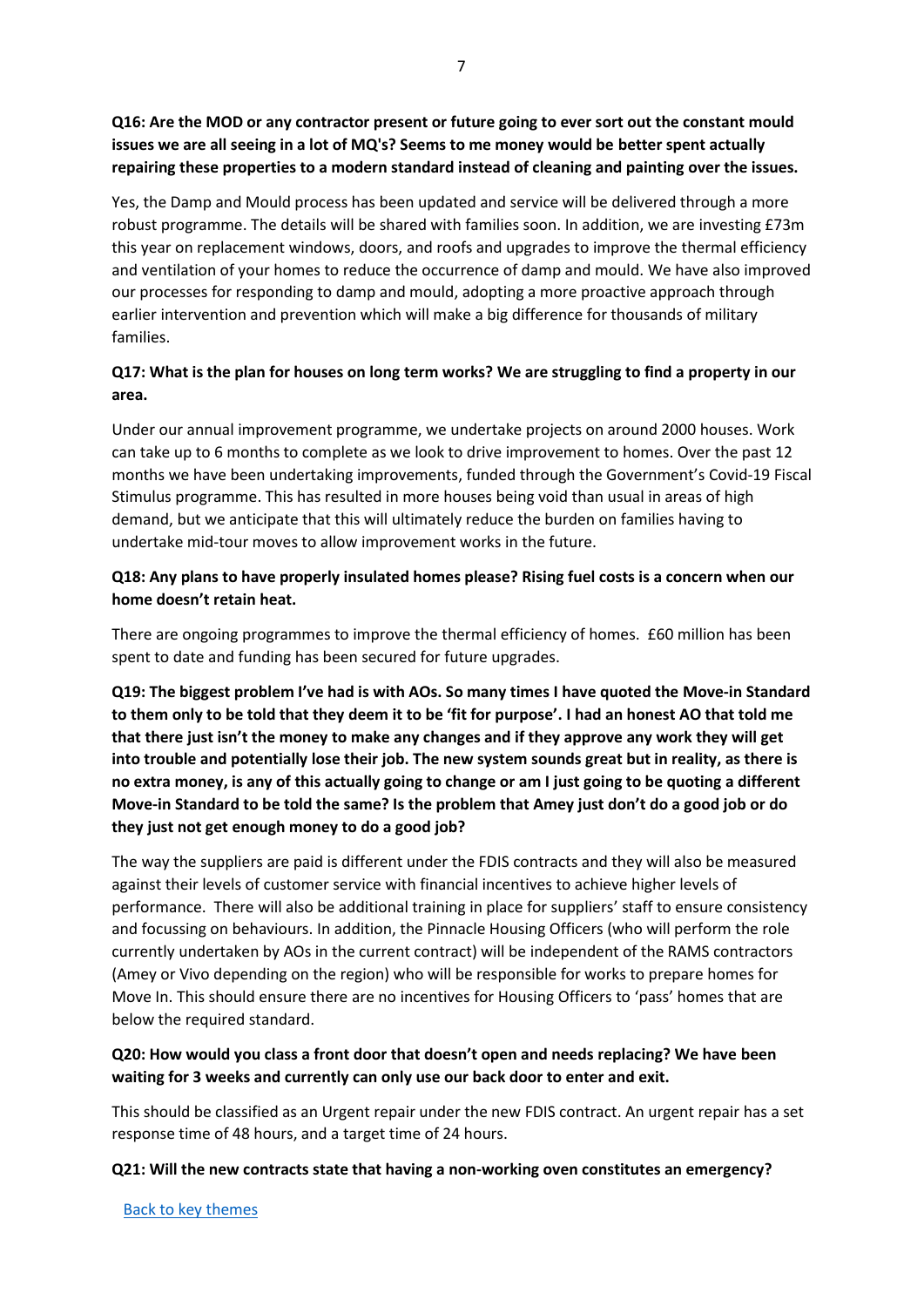The Emergency response category is limited to faults that would threaten the immediate safety of families or could cause catastrophic damage to the home. A non-working oven would be classed as an Urgent repair under the new FDIS contracts.

The NAMS supplier is also required to consider the personal circumstances of the family when assigning the response category to a repair. Where circumstances dictate, Response Times are to be accelerated. For instance, a heating failure in the middle of winter may fall into the 'Urgent' Response Category, but it is anticipated that response for this repair would be treated as a priority with actual Response Times significantly reduced. The lack of heating system or a working cooker could also render an SFA Non-habitable. Under these circumstances the NAMS supplier would be responsible for re-housing the family.

## **Q22: Will there be something in the new system that stops operators telling occupants that something is broken but then putting in the system that it is 'fit for purpose'?**

Families are at the heart of the new contracts and the term 'it's fit for purpose' should not be considered suitable for a high-quality, modern home. The Suppliers will train their staff to ensure an understanding of the behaviours, quality standards and levels of performance that they are to deliver. Where an operative's performance falls below this level, there will be performance measures to capture not only the timeliness of completing the repair but also on the quality of workmanship and the number of recalls to fix a repair.

#### **Q23: Will customer service feedback by collected after each fix, like with a car service?**

It is planned for customer satisfaction surveys to be undertaken as soon as possible after the appointment. In addition, there will be customer satisfaction surveys, including telephone surveys, relating to all areas of the contract not just related to repairs, such as for move-ins.

# **Q24: What the SLA timeline be for repairs? How will they be categorised? How will complaints work? How will occupants be compensated for missed appointments? Are there any changes to what occupants are responsible for? Will there be an escalation process for issues to DIO?**

Please refer to the response to Q8 for detail about timelines for repairs and how they will be categorised.

The SFA Compensation Scheme will continue under the FDIS Accommodation contracts, administered, and funded by the suppliers when they are at fault.

Complaints will initially be administered by the NAMS supplier, Pinnacle, who will seek to resolve the complaint. If this is not possible, they will escalate it to DIO as a Stage 2 complaint.

The responsibilities of Licence Holders/families remain unchanged under the new contracts.

# <span id="page-7-0"></span>**Contract guidance and framework**

**Q24: If Amey are subcontracting, how will they ensure the standards for the contractors that they are using?**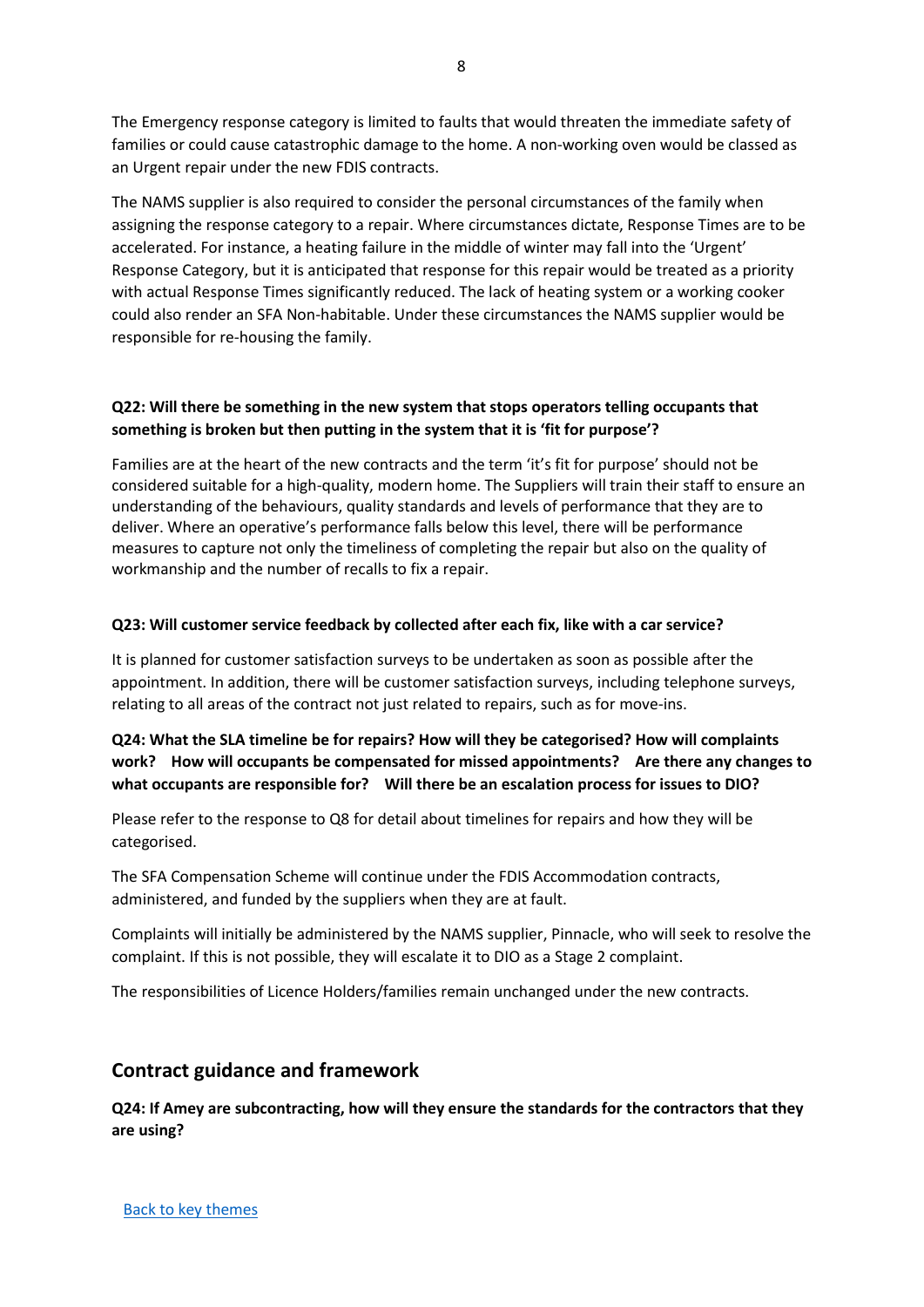9

Our suppliers will be responsible for ensuring their subcontractors perform to the standards required under the contract. Their performance will be measured against these requirements, irrespective of who completed the work. We have been reassured that our suppliers are undertaking comprehensive training programmes with their supply chain to prepare them for working on the new contracts.

# **Q25: Is this yet another reactive contract or a proactive preventative with allocation for reaction when unforeseen things go wrong contract? If it is the former, then the discord with housing services will continue.**

These are new contracts, with their own performance measures and expected behaviours. They have been designed to deliver the right outcomes to improve the lived experience for families.

The RAMS contract model provides for both reactive and preventative maintenance. It incentivises our suppliers to deliver proactive planned maintenance through both the way we pay for the services (which is based on a price per property, not a price per visit) and the adoption of industry standard maintenance schedules under a system called SFG20. The performance model has been designed to ensure the suppliers are positively incentivised to achieve these outcomes.

# **Q26: Is anyone forward planning? Clearly with Amey delaying until the new contract comes in, is there any forward thinking/planning to address the overwhelming jobs that will be outstanding when the new contract comes into force? Will there be an initial uplift in Personnel to meet the overwhelming demand for repairs? Will that also be met with an uplift in spending?**

We are working closely with Amey and the RAMS Suppliers to agree what we call the Forward Additional Services Plan (FASP). This is the programme of planned maintenance works we will instruct our RAMS Suppliers to complete each year. A cutover plan will be agreed with Amey to ensure no jobs are missed when the new contracts start, and our RAMS Suppliers are already preparing their plans to deliver these works under the new contract. They will be responsible for ensuring they have sufficient resources to deliver the agreed programme of works. Funding is in place to address backlog maintenance.

# **Q27: Will policy be different, and more training given to help staff to better fit the needs of military families? (recently told to get someone to pick my child up from school so I could stay home for emergency boiler call out - no understanding of lack of support and had to wait until after the school pick up and restart the 3-hour window)**

Putting families first has been at the heart of the development of the FDIS contracts. We will be introducing new customer service training for all involved in the new contracts. The training will bring to life what it means to be a Service family through video interviews with families from all three Services.

Under the new contracts, there will be the option to book appointments that deconflict with school drop-off/pick-ups, as well as the option of evening and weekend appointments.

### **Q28: What actual difference will this show to those of us living in SFA please?**

The new contracts are designed to deliver several enhancements to the way in which services are provided. These include: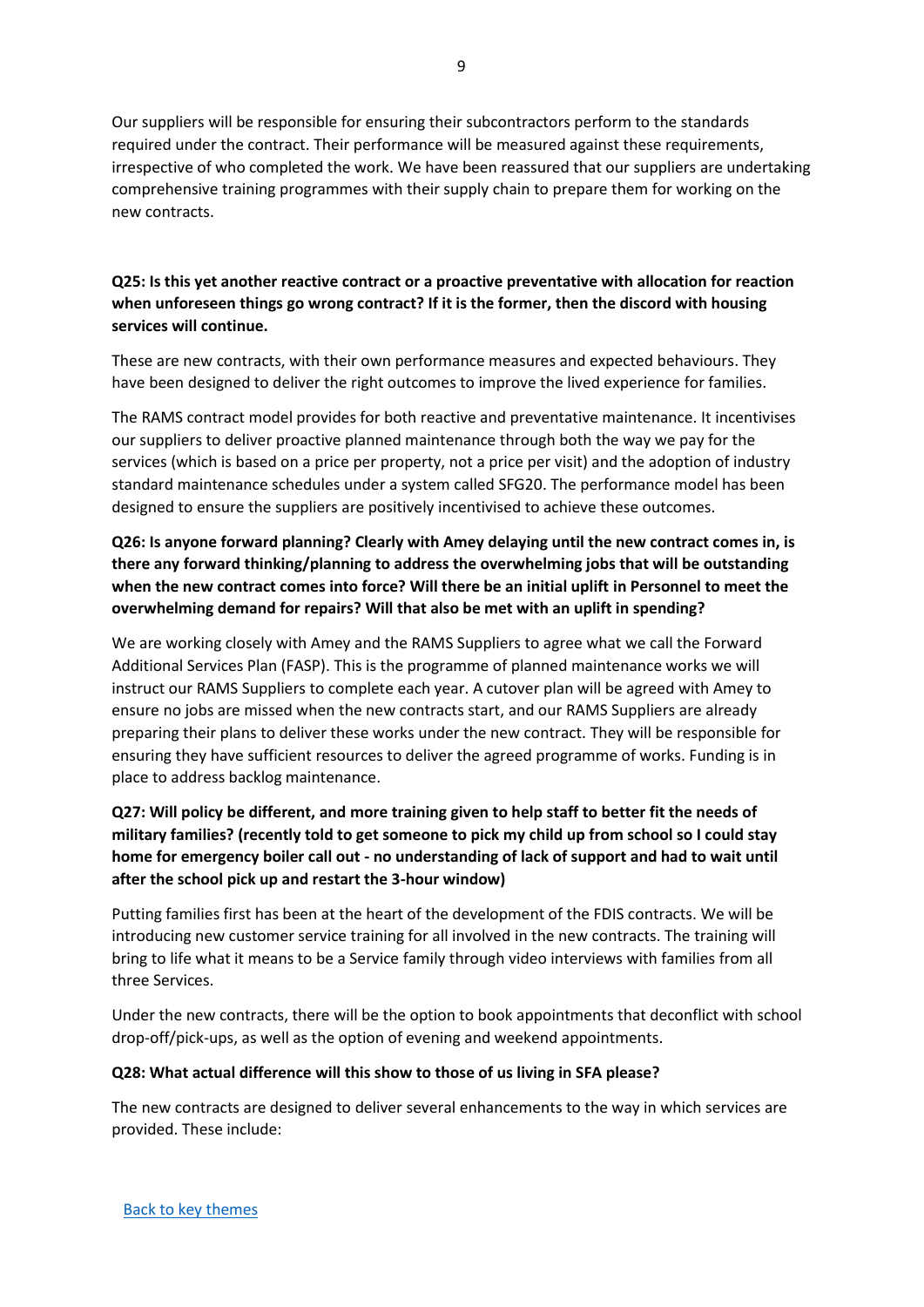- Increased flexibility around the timing of repair with evening, non-school run, and Saturday morning appointments.
- Appointment dates and times being confirmed at the first contact.
- Improved supplier repair performance through improved repair diagnosis and fix-first-time targets.
- Improved communications with families around appointments, with updates provided the day before an appointment to confirm the one-hour time window and access to real-time tracking on the day of the appointment.
- Improved access to services and information through the HomeHub customer portal.
- Improved supplier void preparation performance.

Further information on these and other enhancements is contained in the other questions in these FAQs and by viewing the Facebook Live Q&A session recorded with Air Cdre Savage.

#### **Q29: Is there an overview of what the changes are?**

The full Facebook Live session is still available on the AFF Facebook page. Clic[k here](https://gbr01.safelinks.protection.outlook.com/?url=https%3A%2F%2Ffb.me%2Fe%2F2LgGSI5CW&data=04%7C01%7CCaroline.Mayne101%40mod.gov.uk%7C439892dcd9144990d98908d9d5afe573%7Cbe7760ed5953484bae95d0a16dfa09e5%7C0%7C0%7C637775773701236599%7CUnknown%7CTWFpbGZsb3d8eyJWIjoiMC4wLjAwMDAiLCJQIjoiV2luMzIiLCJBTiI6Ik1haWwiLCJXVCI6Mn0%3D%7C3000&sdata=FaH3fwH0KJn%2BCmk8GBoXXWiEKqR%2FwJfVe6DFsDyA4Is%3D&reserved=0) to watch. Further information can also be found on the [Service Families Accommodation Gov.uk site.](https://www.gov.uk/guidance/defence-infrastructure-organisation-service-family-accommodation#future-defence-infrastructure-services-fdis) Closer to the in-service date, a comprehensive guide to the new services will be provided on Pinnacle's website.

#### **Q30: What is the period for the new contract?**

The FDIS contracts have been let for a 7-year term, with options to extend for a further three years subject to satisfactory performance. The contracts also include break clauses which allow us to review performance and, if we are unhappy with the supplier's performance, end the contract.

**Q31: My apologies if this information is available elsewhere – you mention an increased recognition of levels of customer satisfaction and potential financial implications for falling short/incentives for exceeding. How will this be recorded and monitored? Initial concerns are that contractors will only seek feedback from satisfied occupants and block logging of complaints for unsatisfactory service or work.**

There will be several ways customer satisfaction is captured. Individual surveys, telephone surveys and the use of "Rant and Rave" software to capture in the moment feedback. Pinnacle will be recording complaints on behalf of all the suppliers and there will be the option to raise a complaint via the HomeHub once it is fully operational.

The contracts require all our suppliers to log any complaint. These will be administered by Pinnacle, irrespective of who or what the complaint concerns, and they will be responsible for providing a response back to the family once the matter has been investigated. We require Pinnacle to provide us with detailed reports on all complaints and would use this information to investigate any issues of the nature referred to.

### **Q32: Whilst I appreciate pay link to the target and to the min…what penalty do they face to miss? I remember the penalty faced by MOD on Nimrod 2000.**

The suppliers are incentivised through the opportunity to earn additional profit (Variable Profit) if they deliver higher levels of performance. They also risk losing Fixed Profit if their performance is consistently below acceptable levels. Overall supplier performance will be assessed each year against a balanced scorecard and the findings of these assessments will inform both contract extension and contract break clause decisions as well as the payment of profits.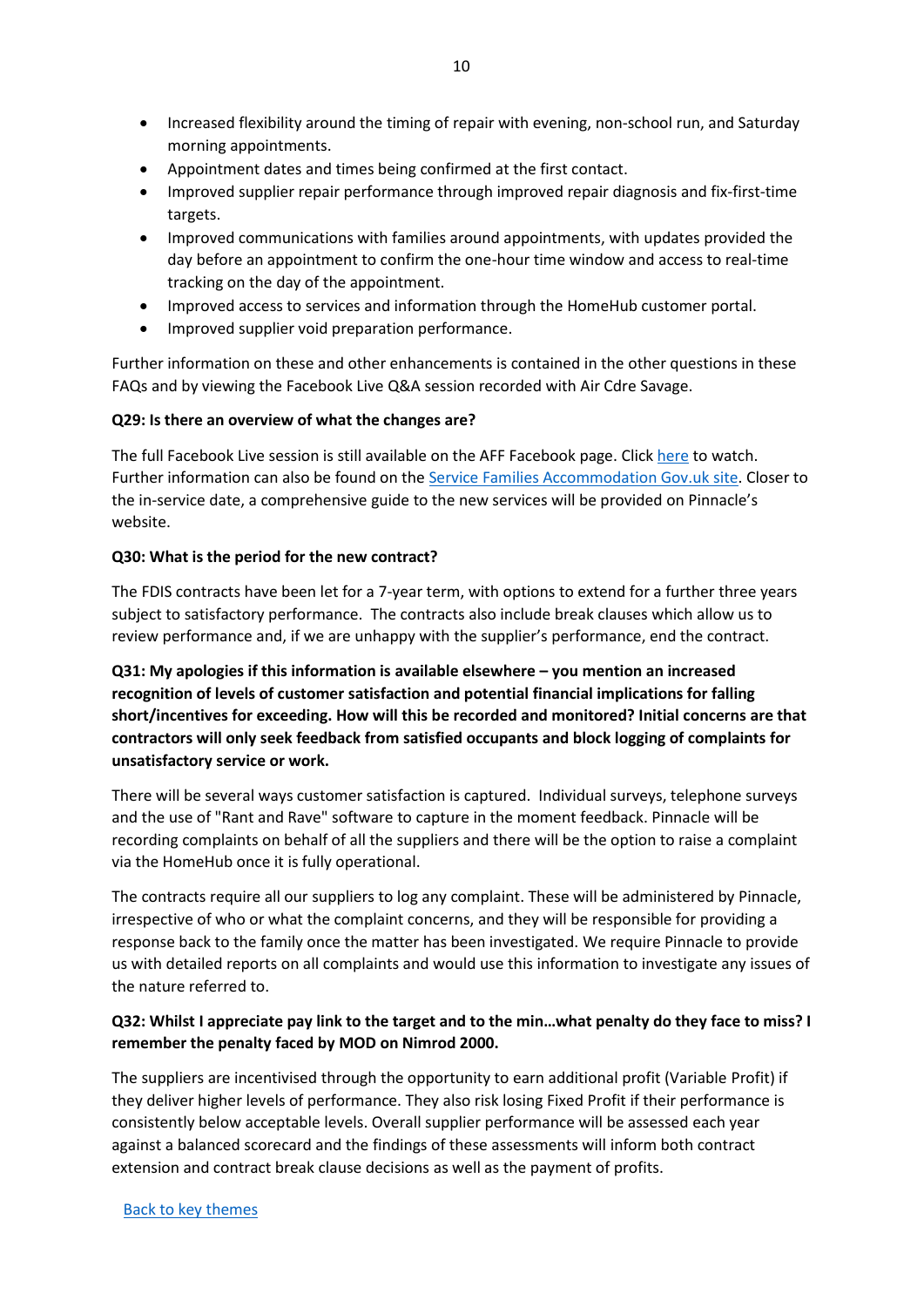# **Q33: The term 'satisfactory' keeps being used. What does this actually mean? My understanding of the word could be very different to another's so there should be a definition.**

In the context of measuring supplier performance, 'satisfactory' means delivering services which meet the specified Acceptable Levels of Performance. For example, the Acceptable Level for the average completion time for Urgent Repairs is 12 Working Days. Each Performance Measure has an ALP and a Target Level of Performance. We will withhold Fixed Profit if performance falls below the Acceptable Level and will reward our suppliers with additional Variable Profit payments if they exceed that, paying more the closer they get to the Target Level. For Routine tasks, for example, the Acceptable Level is to make repairs within 12 days on average, and the Target Level is an average of 8 days.

### **Q34: Will the local housing officers change?**

Staff will transfer from the current contractor to the NAMS and RAMS suppliers in accordance with the Transfer of Undertakings (Protection of Employment) Regulations. The transfer of staff is being managed by our suppliers. They will recruit new staff when they are unable to fill the posts with TUPE'd staff required to deliver the contracts. Our suppliers will deliver a comprehensive training programme for all their staff, to prepare them for the new ways of working that will be introduced through the contracts, regardless of whether or not they have transferred across.

# **Q35: What will happen with outstanding works at the changeover of the contract?**

All outstanding work will be captured and passed to the new suppliers. They will resource appropriately to complete. Please see response to question 9.

# <span id="page-10-0"></span>**Contractor engagement with families**

# **Q36: How will the new contract address co-design and co-delivery?**

When undertaking improvement projects in the future, we are requiring our RAMS Suppliers to undertake consultations with families to ensure your current and future needs are taken into consideration. However, as most projects will need to be delivered to meet set standards in terms of, for example, the volume of storage space or worktop options used when a kitchen is replaced the options for co-design may be constrained. Families will continue to have the option to request permission through Pinnacle to undertake improvements to your home. These will be considered on a case-by-case basis to ensure any proposed works will be correctly and safely delivered and will not have a detrimental impact on the future use of the property.

# **Q37: I understand that there is an additional level of admin under the new contract with Pinnacle running the customer service/allocations department. With this in mind, can you/they guarantee that there will not be a lapse in communication between the families, the contractors and Pinnacle?**

The Pinnacle National Service Centre will be the primary point of contact for all communications with families. The RAMS and NAMS Suppliers have been working very closely during the mobilisation of the contracts to ensure all the 'backroom' functionality is in place to deliver seamless real-time communications once the contracts come into service. The National Service Centre will always be aware of any changes to plans and will advise families of these. The RAMS suppliers will only contact you a day or two before an appointment, to provide you with a more accurate timing, and just before they arrive at your home on the day of the appointment.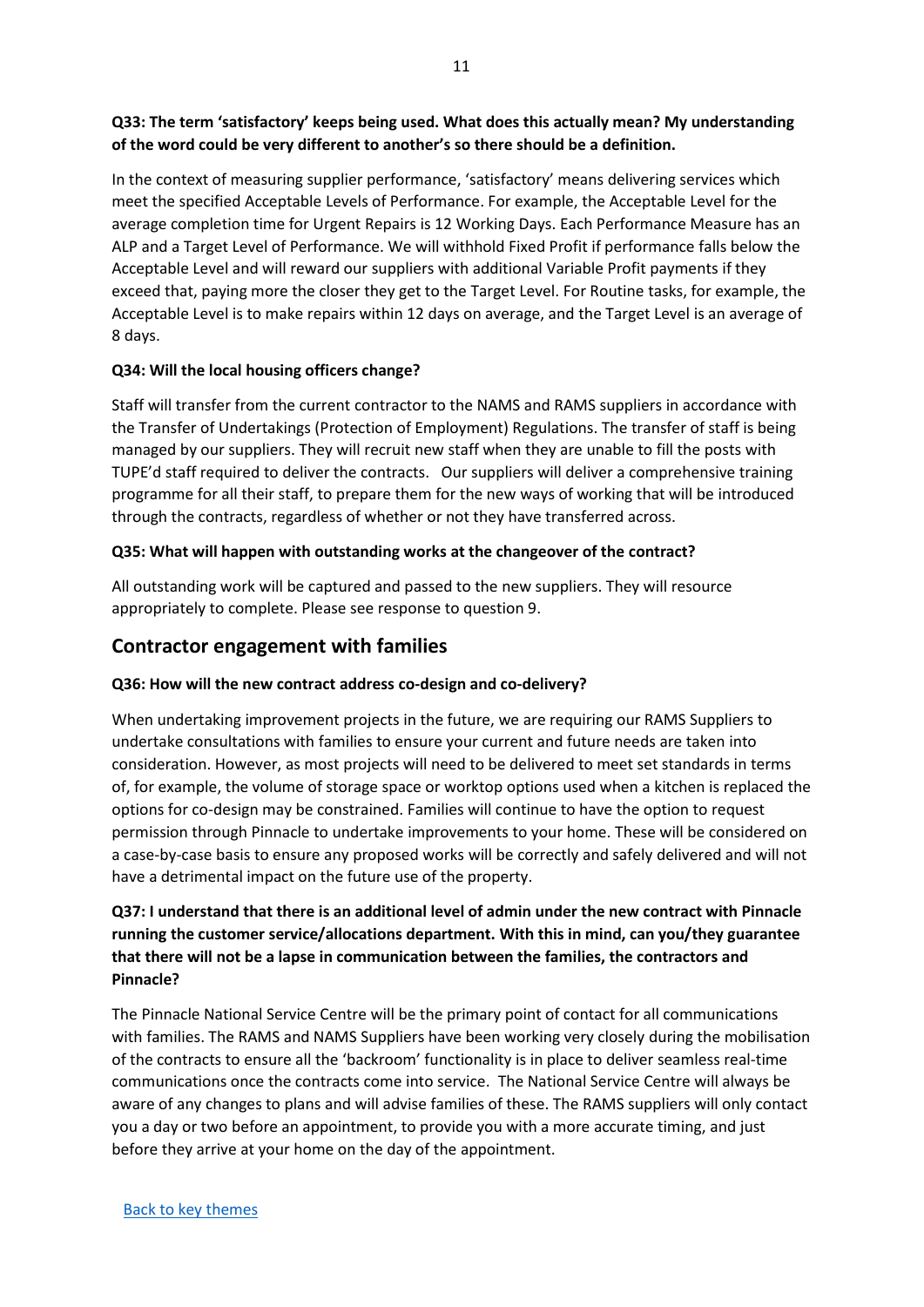#### **Q38: Will we get info before VIVO take over for the South?**

Comprehensive communications will be provided for families in good time before contract transition (see Q29) and you will be informed on changes relating to both VIVO and Pinnacle. In the meantime, more information on the FDIS contracts can be found [here.](https://www.gov.uk/guidance/defence-infrastructure-organisation-service-family-accommodation#future-defence-infrastructure-services-fdis) Please note this site is updated frequently.

**Q39: Why are there 60 empty houses on Bushey Heath patch of which, many have been refurbished? Why are the MOD not overseeing them as the dispute between DIO and Amey regarding the garden fences continue to inhibit occupation of the same properties?**

Vacant homes at Bushey Heath must undergo structural repairs and cannot be allocated until this work is completed. This is programmed to be undertaken this year. The fence issue will be addressed as part of that work.

# **Q40: Why do AMEY (& subcontractors) & DIO treat forces occupants with contempt and disrespect? Apart from the call centre, it's so difficult to speak with AMEY Area Reps and even more difficult to speak with DIO.**

Any disrespectful behaviour towards families is unacceptable. DIO and our suppliers will continue to address any such issues should they arise through engagement with families as they are raised to them.

Under the new contracts, both the RAMS and NAMS Suppliers will appoint a local focal point/Housing Officer and this will make it easier to engage with DIO and suppliers at a local level. Contact details will be shared with families once the contracts come into service. Families will continue to be able raise issues of this nature to the Pinnacle National Service Centre who will log, investigate, and seek to resolve the matter.

Our suppliers will also be delivering customer service training for all their staff. This training will bring to life what it means to be a Service family living in an SFA and should ensure they have a greater appreciation of your personal circumstances.

# <span id="page-11-0"></span>**Additional Needs and Disabled Adaptations (ANDA) Process**

**Q41: Will FDIS provide a more transparent, timely and less stressful pathway for ANDA families requesting adapted SFA, than is currently the case? Will the overall process be more streamlined? Will FDIS source Occupational Therapists (OT) to provide Reports for families being assigned to an area where the Local Health Authority waiting lists for an OT to provide a Report is measured in months?**

Under the new contracts, Pinnacle will be responsible for managing ANDA requests and they will appoint a dedicated ANDA manager who will act as the focal point for all applications to ensure they are administered in accordance with our policies. The process for applying for an adaptation, either when moving to a new house or whilst in residence, will remain the same but we will require the ANDA Manager to proactively manage the delivery of approved requests. The ANDA Manager will act upon the recommendations of any report prepared by an Occupational Therapists or other medical professional for the family, with a target of approving works within 15 working days of receipt of the Occupational Therapist report.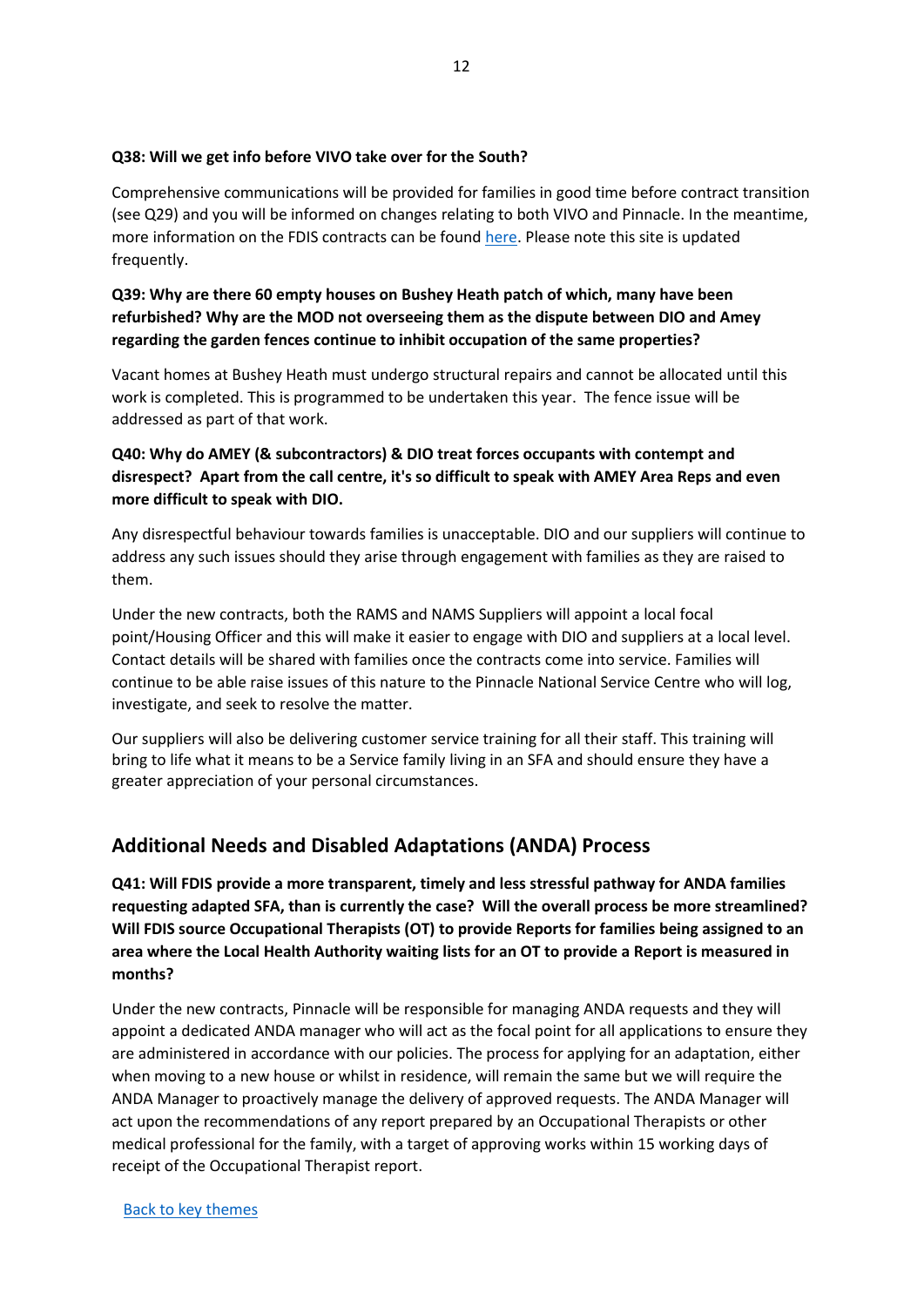**Q42: Are there plans to make more housing useable for the disabled, such as walk-in showers instead of baths, grab handles on entrances and exits, and ramps instead of steps.**

Making provision for people with disabilities is considered during the design phase of all major upgrade projects. However, in cases where there is family member with a specific additional need this will continue to be managed through the ANDA process.

**Q43: Housing allocations – will the ANDA team/process remain the same? In our experience they are not fit for purpose. Follow-up comment after addressed in video: I've looked back and all that is mentioned is ANDA adaptations rather than ANDA housing allocations. ANDA teams need to be held accountable.**

Under FDIS there will be improvements to the ANDA process. On receipt of all supporting documentation, ANDAs requests should be processed within 15 working days. In addition, there will be improved communication with families and a dedicated point of contact.

# <span id="page-12-0"></span>**Rent charges**

#### **Q44: If the only houses available are above my entitlement, do I have to pay the higher charge?**

FDIS will not affect the current policy. Where a home at your entitlement is not available, your family will be allocated a home above entitlement and you will pay either:

- The band for charge you would pay for SFA at entitlement when assessed against the location factor A, B or C (urban, intermediate, or remote); or
- The actual band for charge for the SFA you are allocated, if that would result in a lower charge than above.

This would ensure you are not disadvantaged. For more information, please go t[o JSP 464, Vol 3,](https://assets.publishing.service.gov.uk/government/uploads/system/uploads/attachment_data/file/1030934/20211101-JSP_464_Volume_3-Part_1-Version-18.pdf)  [Part 1 para 0209.](https://assets.publishing.service.gov.uk/government/uploads/system/uploads/attachment_data/file/1030934/20211101-JSP_464_Volume_3-Part_1-Version-18.pdf)

### **Q45: Will there be a price increase and is this in-line with the current market? If there is a rise will this be the legal minimum?**

SFA charges are determined by the Armed Forces Pay Review Body and will not be affected by the new FDIS contracts.

#### **Q46: Will accommodation charges be reviewed and changed? Or will they stay the same?**

Accommodation charges will not change as result of FDIS. They are set by the Armed Forces Pay Review Body and are reviewed annually.

#### **Q47: Will the rent prices rise or remain the same?**

Accommodation charges will not change as result of FDIS. They are set by the Armed Forces Pay Review Body and are reviewed annually.

# <span id="page-12-1"></span>**Move-ins, move-outs and SFA allocation**

#### **Q49: What is the march in standard? Are you still doing the 14-day report?**

There have been changes to the Move-in Standard which will improve the lived experience of Service Families and standardise best practice. The Standard will be brough to life through a video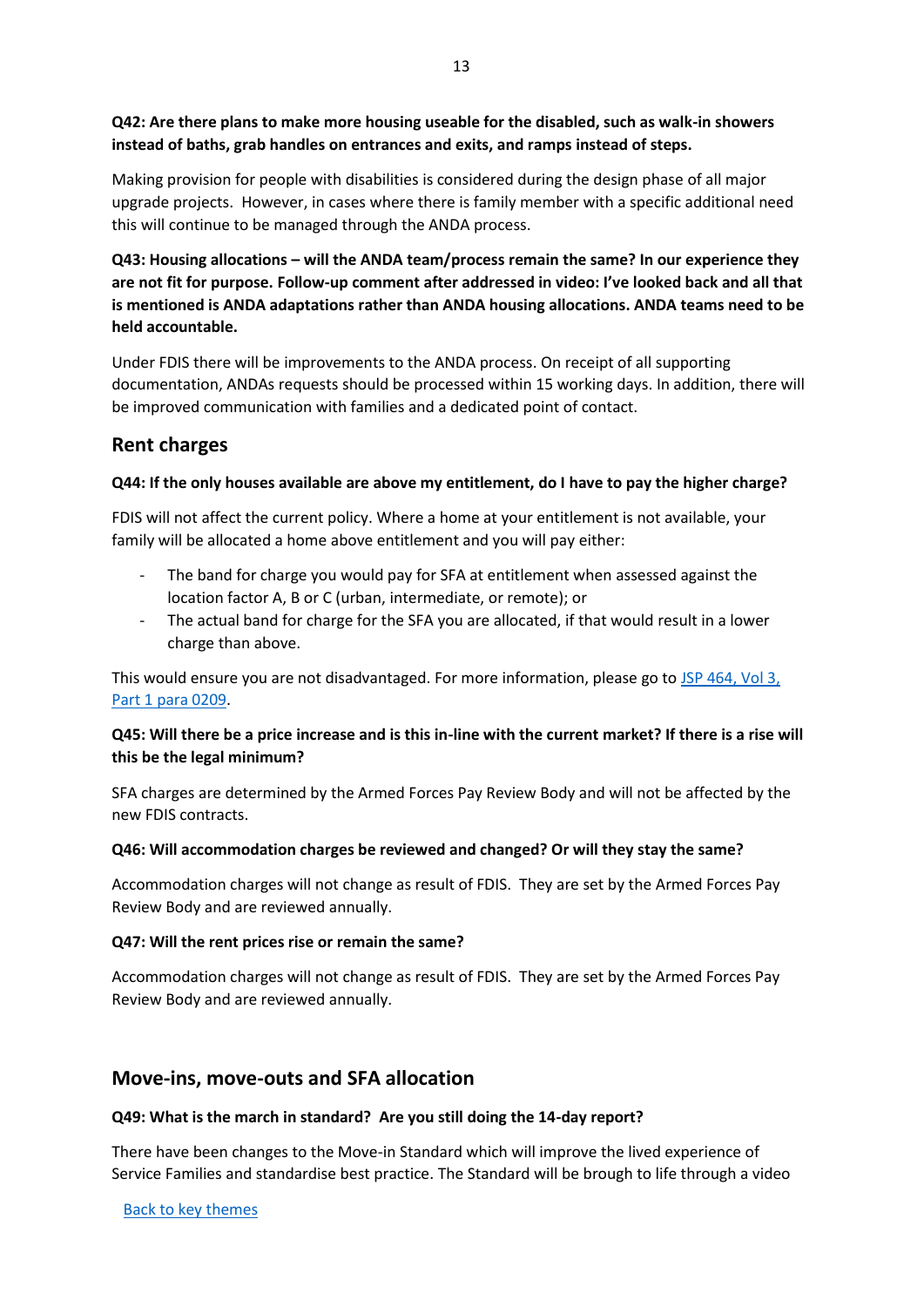guide to remove scope for differing interpretations. All suppliers have undertaken significant training to ensure they are very familiar and adhere to these standards. The 14-day post move in report remains in place under the new contract. Additionally, the NAMS supplier will offer a follow up appointment after the move in to go through any issues raised in the 14-day report.

# **Q49: What happens with march-outs with new contracts? If we moved in under Amey, will the 14 day reports be carried over?**

The information from the move in documentation and 14-day report will be transferred to the new suppliers and will be fully considered at the move out.

#### **Q50: Will the inspection by Pinnacle prior to move in be available to view by families?**

It will be an inspection between NAMS and RAMS suppliers and will not be available for families. However, it's aim will be to ensure everything is in order when the family takes over the home.

# **Q51: RE: The Walkaway Scheme, what guarantees will there be that we are moving into a clean house?**

Under FDIS there will not be a Walkaway Scheme and it is expected that all families will be responsible for ensuring the house meets the Move-out Standard, with allowances made for fair wear and tear. Where this is not achieved, charges will be raised. Families will be free to engage their own cleaners if they wish, as they are today. The RAMS suppliers will be expected to prepare all properties to the Move-in Standard, and these will be checked prior to move-in by the NAMS supplier.

## **52: Will there be a replacement for the 'Walkaway Scheme'? Although these were never a good outcome and didn't ensure the house would be clean, will a version of this be available?**

There will be no Walkaway Scheme under FDIS

### **Q53: Will dependents be allowed to sign for a house and hand back or will it remain with a proxy?**

There will be no change under FDIS - spouses/partners can do this now if they are the nominated proxy.

#### **Q54: Housing allocation – will that be the same? So on the MOD website?**

Initially the SFA application form will continue to be only available on the MOD network. However, the aspiration is for it to be made available via the internet. This is not part of the FDIS contract and will be through Defence Digital.

# <span id="page-13-0"></span>**Housing standards**

#### **Q55: Will there be some upgrades to the heating and insulation in our housing?**

There are ongoing programmes to improve thermal efficiency of the home. £60 million has been spent to date and funding secured for future upgrades.

**Q56: How will major works be planned and communicated under the new contract? On our patch the newest houses have received new roofs, windows, insulation etc whilst the oldest aren't weatherproof.**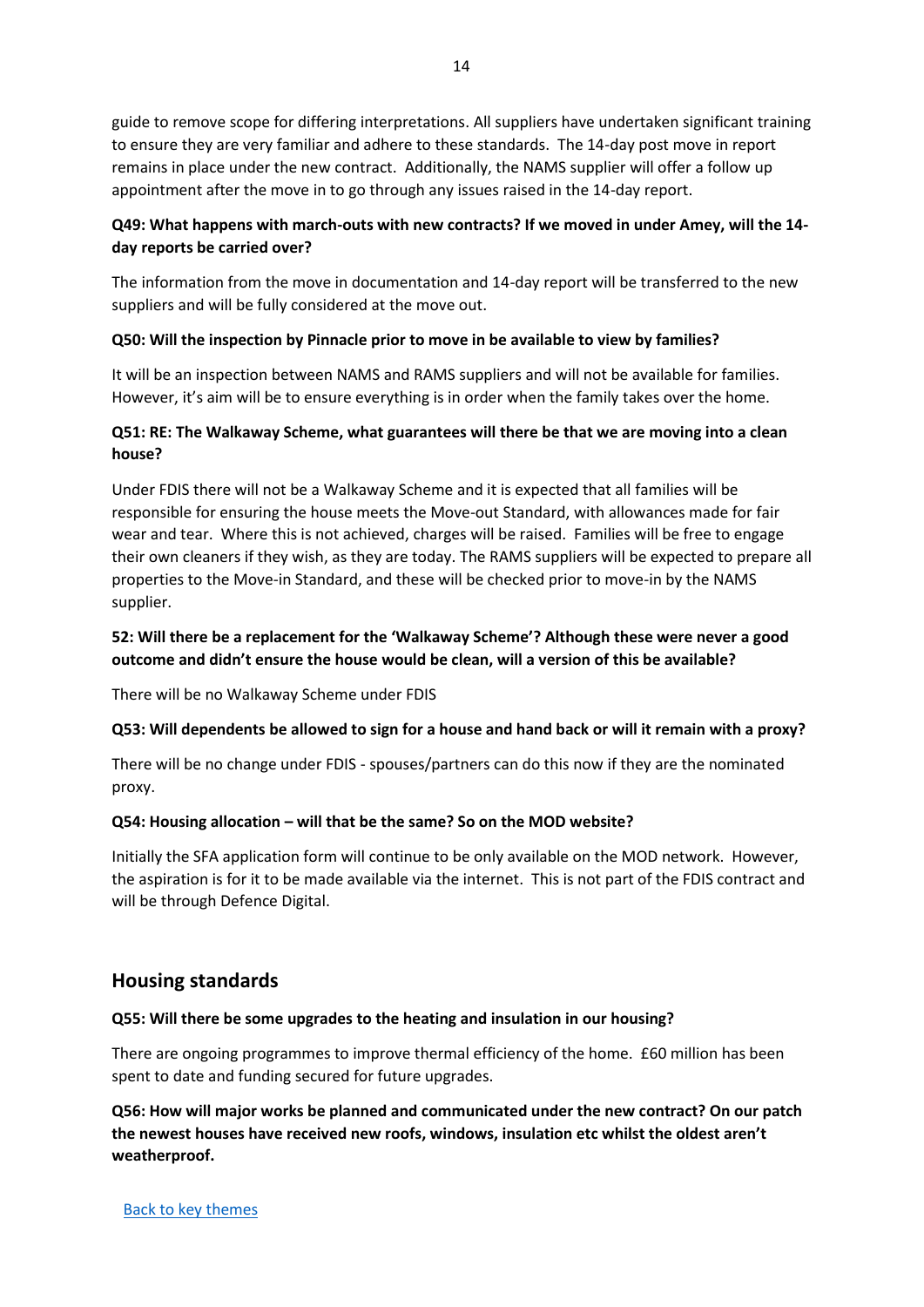Investment will be planned based on asset condition and communicated through the Project Management team to families in a more targeted and engaged way.

#### **Q57: Will better consideration be made to the interior décor?**

Through improvements we're spending approximately £13 million replacing mis-matched carpets, and carpets that are over 10 years old.

# <span id="page-14-0"></span>**SFA occupancy contract**

#### **Q58: Will my current contract change?**

The Licence to Occupy will remain the same and is not impacted by the introduction of the FDIS contracts. The change of contracts will not require you to move from your current SFA or change your responsibilities under the Licence.

# **Q59: Will there be changes with the Notice to Vacate timelines etc? As someone who works for the RBL, this will affect how we manage cases – are you able/happy for us to send this information around the Legion workers?**

This is not part of the FDIS contracts and will continue to be managed by the DIO Loss of Entitlement Team. A notice to vacate must be issued as it is the legal notice terminating a Licence to Occupy. It is normal for a 93-day notice to be served and this will remain unchanged.

#### **Q60: Will we be allowed to make modifications to quarters?**

FDIS will not change the position as stipulated in the Licence to Occupy. Families living in SFA require permission before they undertake any changes to ensure homes remain safe for current and future residents. Some changes may require the SFA to be returned to its original condition such as redecoration prior to move out.

### <span id="page-14-1"></span>**Housing entitlement and eligibility**

#### **Q61: Will the new contracts change for anyone that is PSat 2 - single parenting or for LTR (E)?**

The new FDIS contracts will not change the policy regarding entitlement or eligibility to SFA, which is contained in JSP 464. Work to review policy around entitlements and eligibility is underway in support of the Future Accommodation Model and the results will be published separately.

#### **Q62: Will the entitlement for larger houses be revised at any time?**

Please see response to Q61.

#### **Q63: Will the rules regarding 4 bed houses be reviewed?**

Please see response to Q61.

15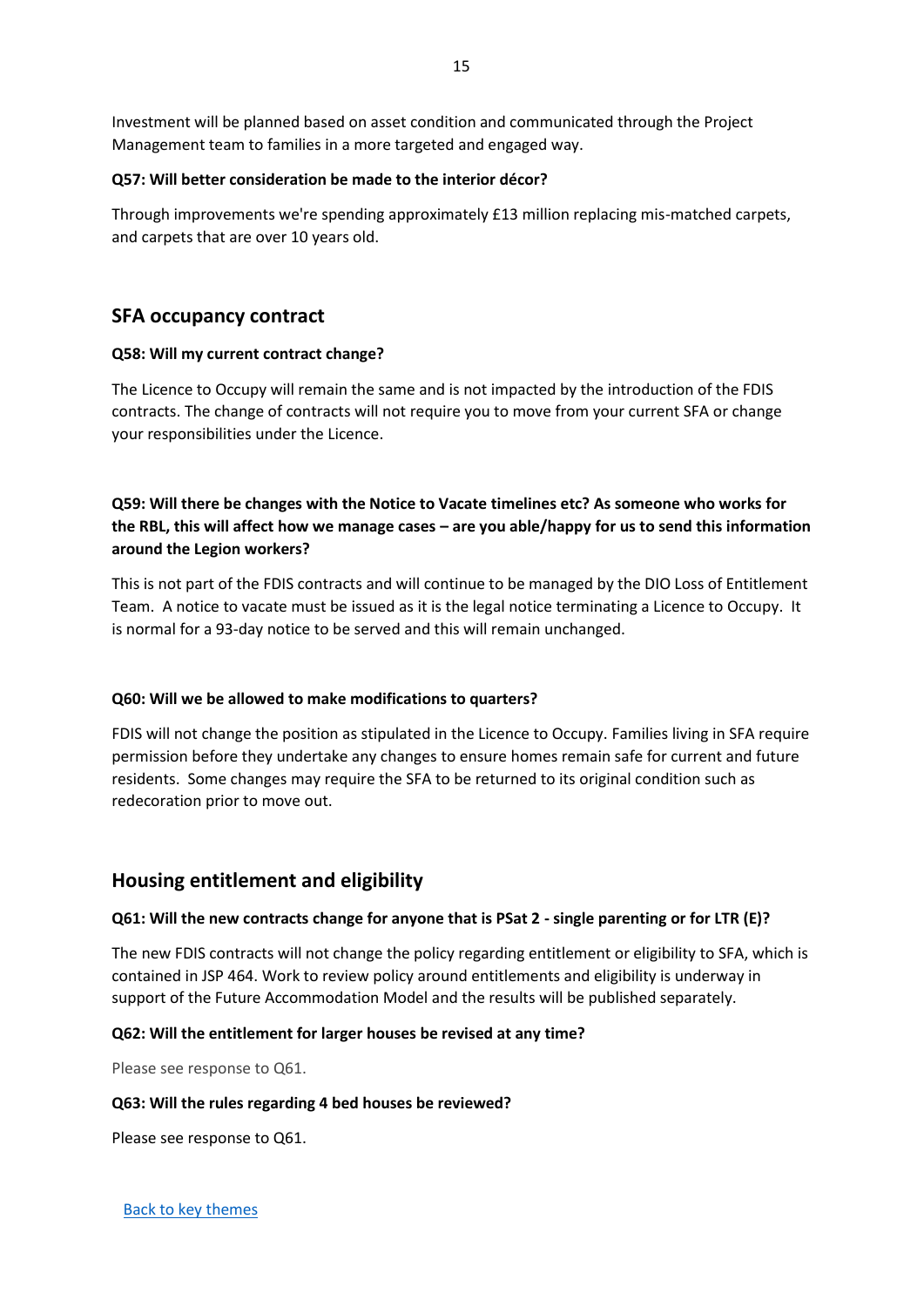# <span id="page-15-0"></span>**Funding allocations**

**Q64: Are you going to be bringing up the standard of ALL SFA or are we still to expect outdated broken kitchen and bathrooms, dirty past their life carpets, leaking garages and sheds, heating systems with no thermostat etc etc?** 

NAMS and RAMS suppliers will work together to ensure they have a clear and common understanding of Move-in and Move-out Standards. This will include, for the first 3 months of the contracts, joint handover inspections to ensure a consistency of understanding. However, based on a price per property contract arrangement, where there are items (such as kitchen or bathrooms) that are passed their life or in disrepair they will have to be bought up to the required standard, regardless if they are part of the current or new contract.

# **Q65: Are the houses which are on long-term works actually going to be fixed so you have more houses for us to live in? I know that currently 54% are off the system on long-term works in the South West.**

Only 19% of our homes are not online to be allocated to families. 96% of our long-term voids are being bought back online after being fully refurbished through [Project Speed.](https://insidedio.blog.gov.uk/tag/fiscal-stimulus/) Under FDIS the plan is to bring all homes online to reduce our overall void margin to less than 10%.

## **Q66: Houses in Harestock? Are they going to receive an injection of money like WD? Improvements, new items, treat mould properly?**

Based on homes in the worst condition, funding will be applied accordingly.

# <span id="page-15-1"></span>**Other**

**Q67: In a day and age where Wi-Fi and internet connection are a must, why is your housing in London Victoria being blocked from having fibre broadband installed? We are in QMB and quite literally being cut off from having sufficient connections when it comes to internet. As someone who works from home, I have to invest heavily in 5G contracts to have a semi decent connection to earn a living as the 8MB available in this building achieves nothing.**

Superfast broadband is not part of the FDIS contract provision. Indeed, the provision of internet connections across SFA is not a responsibility of the Defence Infrastructure Organisation (DIO). Instead, it is for individual broadband providers – subject to the appropriate funding – to improve the broadband network. Nevertheless, DIO and MOD are working with the Department for Culture Media and Sport and the broadband industry to identify ways to improve access to superfast broadband.

## **Q68: The government provides a grant for EV charging points and as electric vehicles are on the up shouldn't the MOD be thinking ahead? Follow-up comment after this is answered in video: Could you please provide a link for these EV forms?**

Electric Vehicle Charging Points are being installed where requests are submitted, and the home is suitable. Under the current NHP contract, families should contact the [Amey Helpdesk](mailto:NHPHelpdesk@ameydefenceservices.co.uk) to request an EVCP to be installed in their SFA. Similarly, families will be able to contact the National Service Centre when the FDIS contracts start for any enquiries relating to EVCP installation.